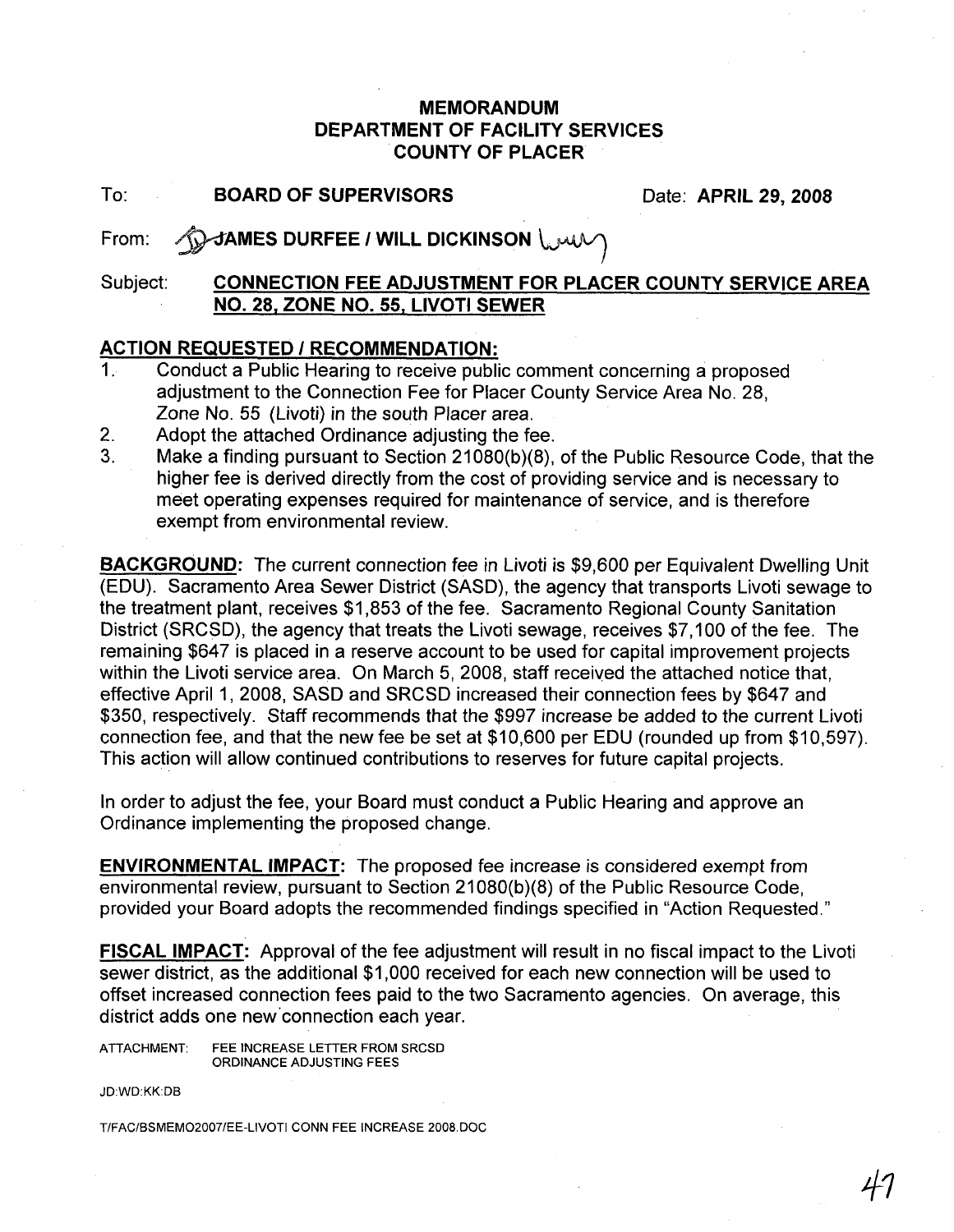Technolo

 $\alpha$  $\prec$ 

> Ļ.  $\Xi$

 $\sigma$  $\omega$  $\overline{a}$  $\begin{bmatrix} a & n & c \end{bmatrix}$  $\circ$ 

with

nature



|                                            | (0.000, 7.000)<br>RECEIVED                                                                                                                                                                                                               |
|--------------------------------------------|------------------------------------------------------------------------------------------------------------------------------------------------------------------------------------------------------------------------------------------|
|                                            | M SERVICE<br>Mr. Will Dickinson<br>Deputy Director of Facility Services                                                                                                                                                                  |
| <b>10545 Armstrong Avenue</b>              | Placer County Department of Facility Services 2008 MAR - 5 PM 2: 22                                                                                                                                                                      |
| Mather, CA 95655                           | 11476 C Avenue<br>Auburn, CA 95603                                                                                                                                                                                                       |
| Tele: [916] 876-6000                       |                                                                                                                                                                                                                                          |
| Fax: [916] 876-6160                        | Subject:<br>Sacramento Regional County Sanitation District (SRCSD) and                                                                                                                                                                   |
| Website: www.srcsd.com                     | Sacramento Area Sewer District (SASD) (formerly known as County<br>Sanitation District No. 1) Sewer Impact Fee Ordinances                                                                                                                |
| <b>Board of Directors</b><br>Representing: | Dear Mr. Dickinson:                                                                                                                                                                                                                      |
| County of Sacramento                       | On February 27, 2008 the SRCSD and SASD Board of Directors approved increases to<br>their monthly sewer impact fee charges. The approved increases are as follows:                                                                       |
| County of Yolo                             | <b>SRCSD Sewer Impact (Connection) Fee</b>                                                                                                                                                                                               |
| City of Citrus Heights                     | "Infill Communities" impact fee increases from \$2,725.00 to \$2,800.00 per<br>➤<br>single-family residential dwelling <i>effective April 1, 2008</i> .                                                                                  |
| City of Elk Grove                          | > "New Communities" impact fee increases from \$7,100 to \$7,450.00 per single-<br>family residential dwelling <i>effective April 1, 2008</i> .                                                                                          |
| City of Folsom                             |                                                                                                                                                                                                                                          |
| City of Rancho Cordova                     | <b>SASD Sewer Impact (Connection) Fee</b><br>"Relief Area" impact fee increases from \$1,600.00 to \$2,000.00 per ESD                                                                                                                    |
| City of Sacramento                         | effective April 1, 2008.<br>"Relief Area" impact fee increases from \$9,600.00 to \$12,000.00 per net acre<br>≻                                                                                                                          |
| City of West Sacramento                    | effective April 1, 2008.<br>"Expansion Area" impact fee increases from \$1,853.00 to \$2,500.00 per ESD<br>➤<br>effective April 1, 2008.<br>"Expansion Area" impact fee increases from \$11,118.00 to \$15,000.00 per net<br>⋗           |
| Mary K. Snyder<br>District Engineer        | acre effective April 1, 2008.                                                                                                                                                                                                            |
| Stan R. Dean<br>Plant Manager              | Please ensure that staff responsible for quoting and billing sewer impact (connection) fees<br>is notified of the impending changes so that correct fees are quoted and collected come                                                   |
| Wendell H. Kido<br>District Manager        | April 1 <sup>st</sup> .                                                                                                                                                                                                                  |
| Marcia Maurer                              | The amended ordinances can be accessed on the Internet at:                                                                                                                                                                               |
| Chief Financial Officer                    | <b>SRCSD</b> Ordinances:<br>www.srcsd.com/ordinances.html<br><b>SASD Ordinances:</b><br>www.sacsewer.com/ordinances.html<br>⋗                                                                                                            |
|                                            | If you have any questions regarding the ordinances, please do not hesitate to contact<br>Terrie Mitchell at 876-6092. If you have any financial related questions, please contact<br>Marcia Maurer, Chief Financial Officer at 876-6116. |
|                                            | Sincerely,                                                                                                                                                                                                                               |
|                                            | Ketchel<br>Marcia Maire,                                                                                                                                                                                                                 |
|                                            | Marcia Maurer<br>Ferrie Mitchell                                                                                                                                                                                                         |
|                                            | Manager, Legislative and Regulatory Affairs<br>Chief Financial Officer                                                                                                                                                                   |

cc: Bill Zimmerman

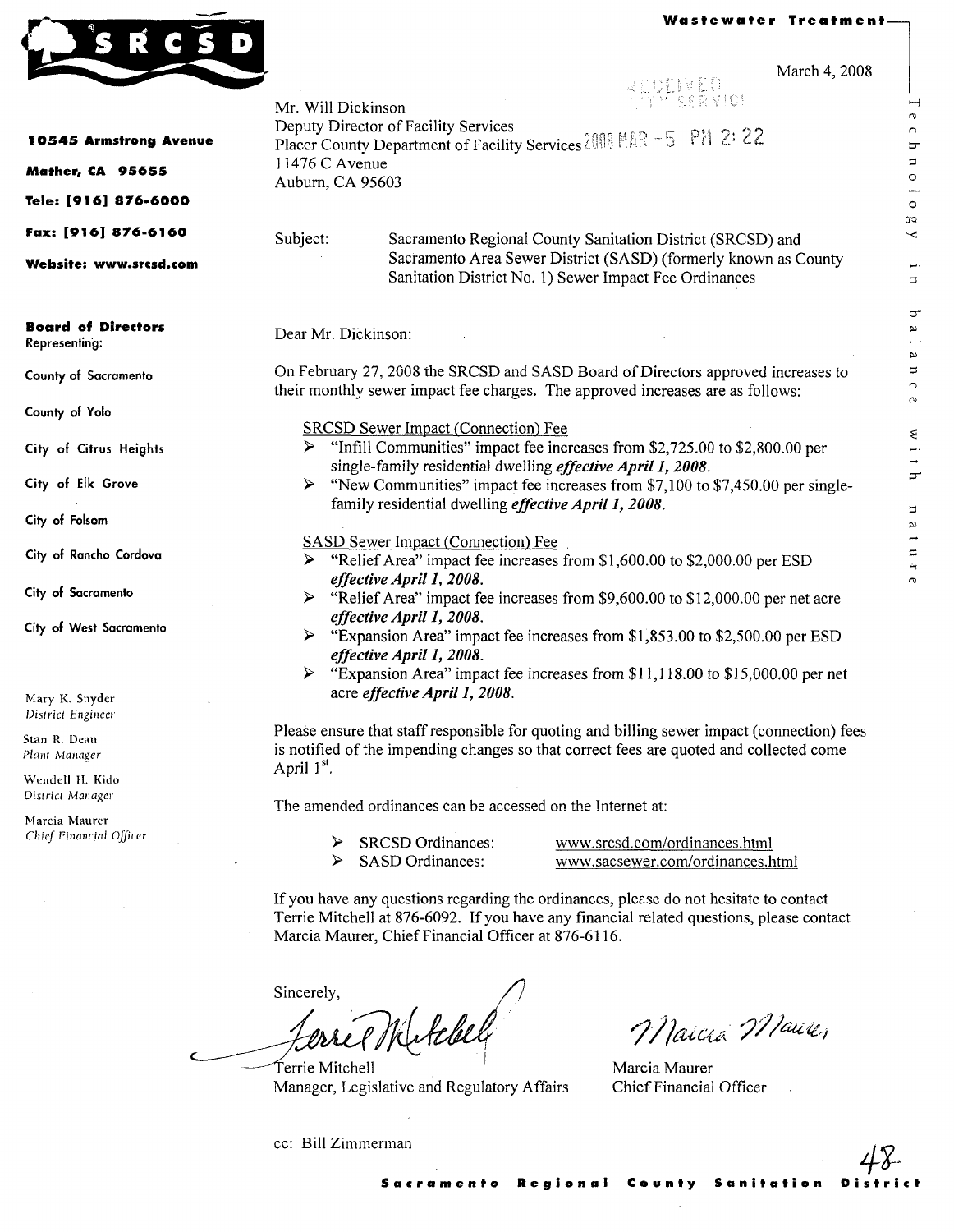# Before the Board of Supervisors County of Placer, State of California

Ord. No.: **with a set of the set of the set of the set of the set of the set of the set of the set of the set of the set of the set of the set of the set of the set of the set of the set of the set of the set of the set of** 

# In the matter of: AN ORDINANCE AMENDING SECTION 13.12.350 (H) OF CHAPTER 13 OF THE PLACER COUNTY CODE RELATING TO CHARGES AND FEES FOR PLACER COUNTY SEWER MAINTENANCE DISTRICTS AND COUNTY SERVICE AREAS

The following ORDINANCE was duly passed by the Board of Supervisors of the County of Placer at a regular meeting held \_\_\_\_\_\_\_\_\_\_\_\_\_\_\_\_\_\_\_\_\_, 2008 by the following vote on roll call:

Ayes:

Noes:

Absent:

Signed and approved by me after its passage.

Chairman, Board of Supervisors

Attest:

Clerk of said Board

The Board of Supervisors of the County of Placer, State of California, does hereby ordain as follows:

- Section 1: Section 13.12.350 (H) of Chapter 13 of the Placer County Code is hereby amended to read as follows:
- 13.12.350 Fee schedules.
	- H. County Service Area No. 28, Zone No. 55 (Livoti). The following schedule of charges and fees shall apply to property within county service area No. 28, Zone 55 and are based upon a flow rate of one equivalent dwelling unit (EDU). Calculation of a charge and fee for a use that is billed at a rate other than one equivalent dwelling unit shall be based upon the schedule set forth in subsection H of Section 13.12.240.

| Sewer service charge | $=$ \$35.05 per month per EDU.    |
|----------------------|-----------------------------------|
| Sewer connection fee | $= $9,600.00 $10,600.00$ per EDU. |

Section 2: This Ordinance shall take effect and be in full force and effect thirty (30) days after its passage. The Clerk is directed to publish ordinance, or a summary thereof, within fifteen (15) days in accordance with Government Code Section 25124.